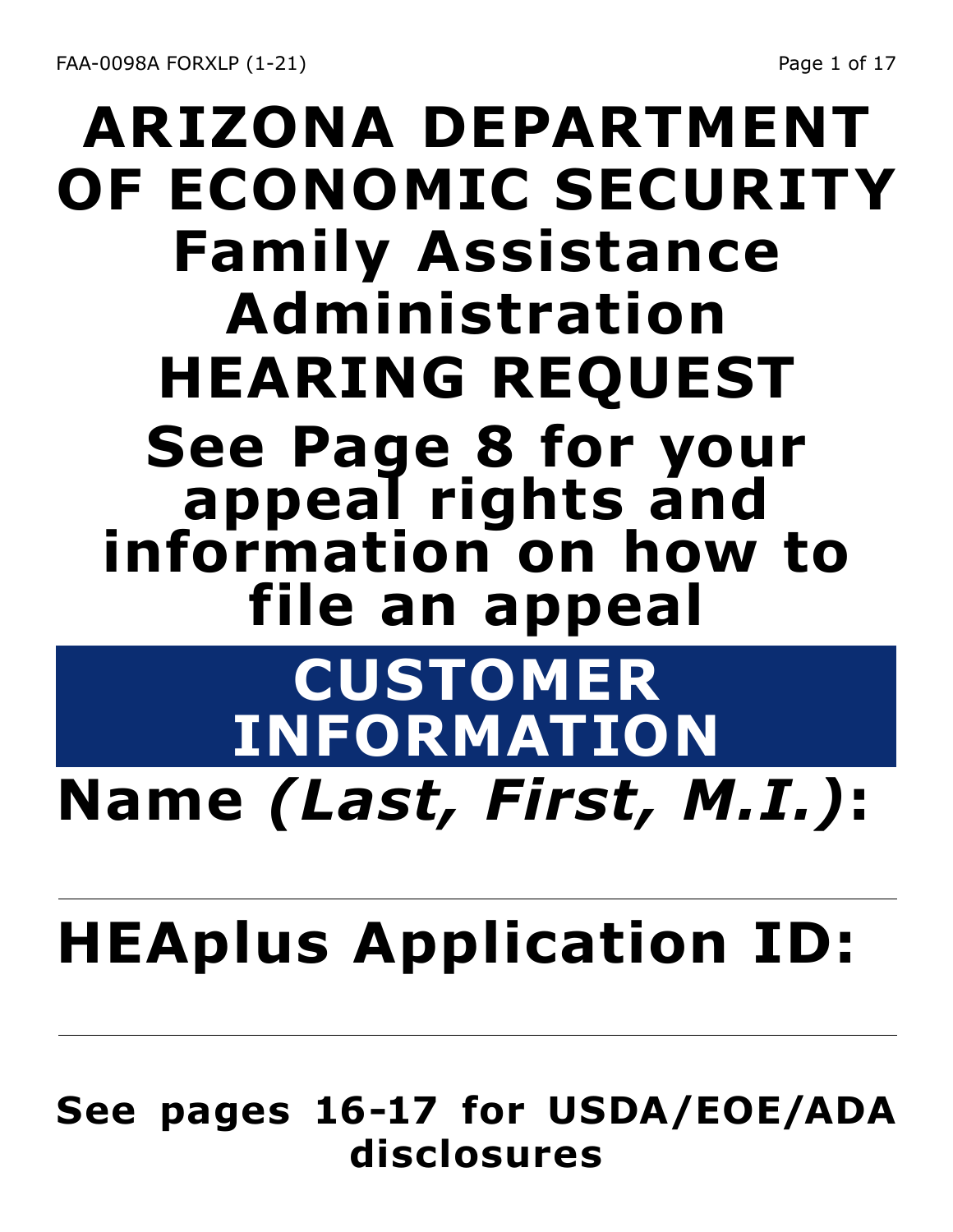# **AZTECS Case Number :**

# **Address** *(No., Street)***:**

**City:**

## **State: ZIP Code: Phone Number**  *(Include Area Code)***:**

#### **I want to appeal for the following programs:**  *(Check box)* **Cash Assistance**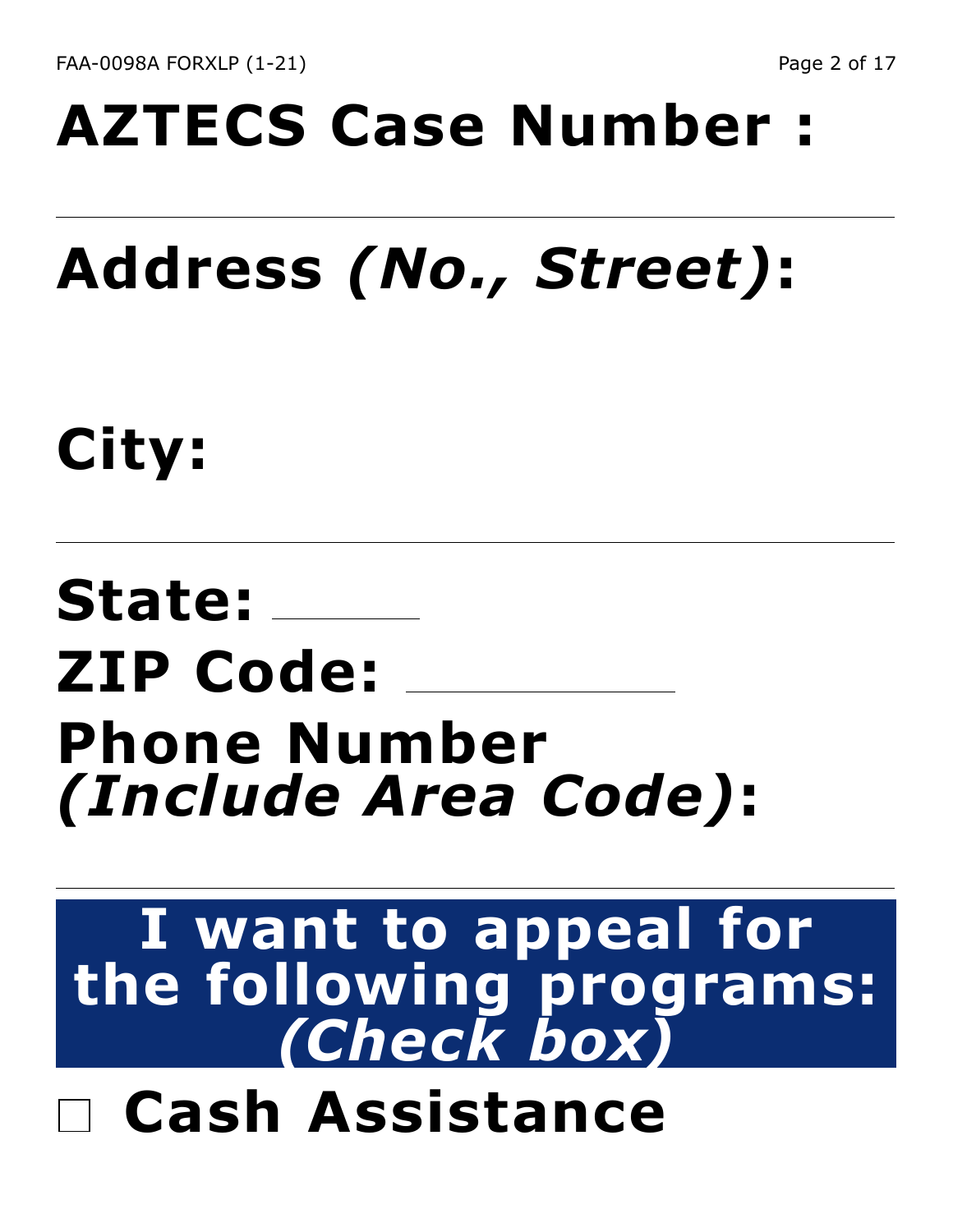FAA-0098A FORXLP (1-21) 2012 2022 2023 203 204 204 205 206 207 208 209 2012 2023 205 207 208 209 209 209 209 20

### **Nutrition Assistance Medical Assistance Tuberculosis Control Nutrition Assistance Overpayment Compromise**

**I want an appeal because I do not agree with:** *(Check box)*

- **End of Benefits Amount of Benefits Denial of Application**
- **Overpayment**
- **Other** *(Explain)***:**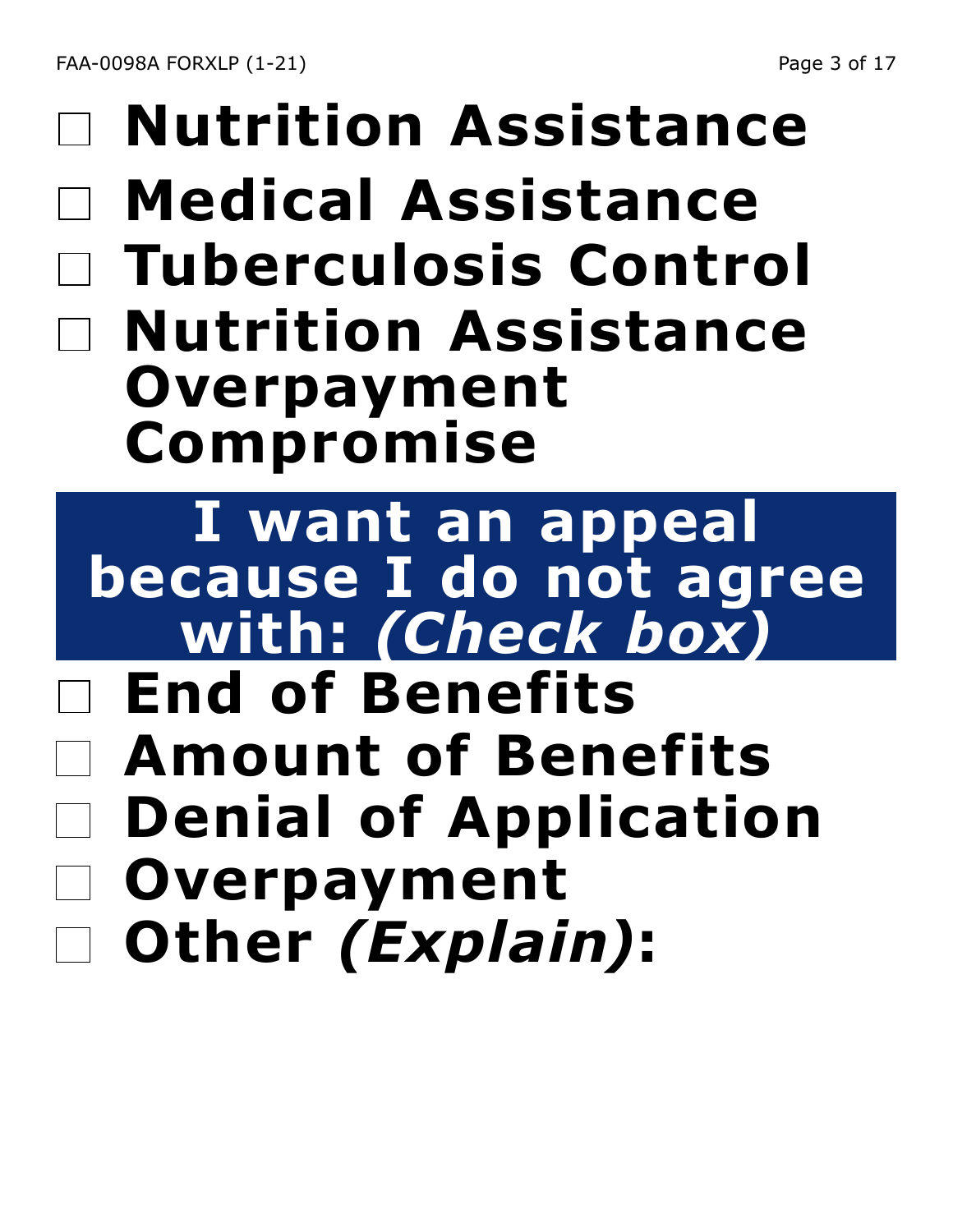#### **Reason(s) why I don't agree with your decision:**

### **Date of the notice I do not agree with:**

## **I want my hearing by: Telephone In person at:** *(Select a location below):* **Phoenix Tucson**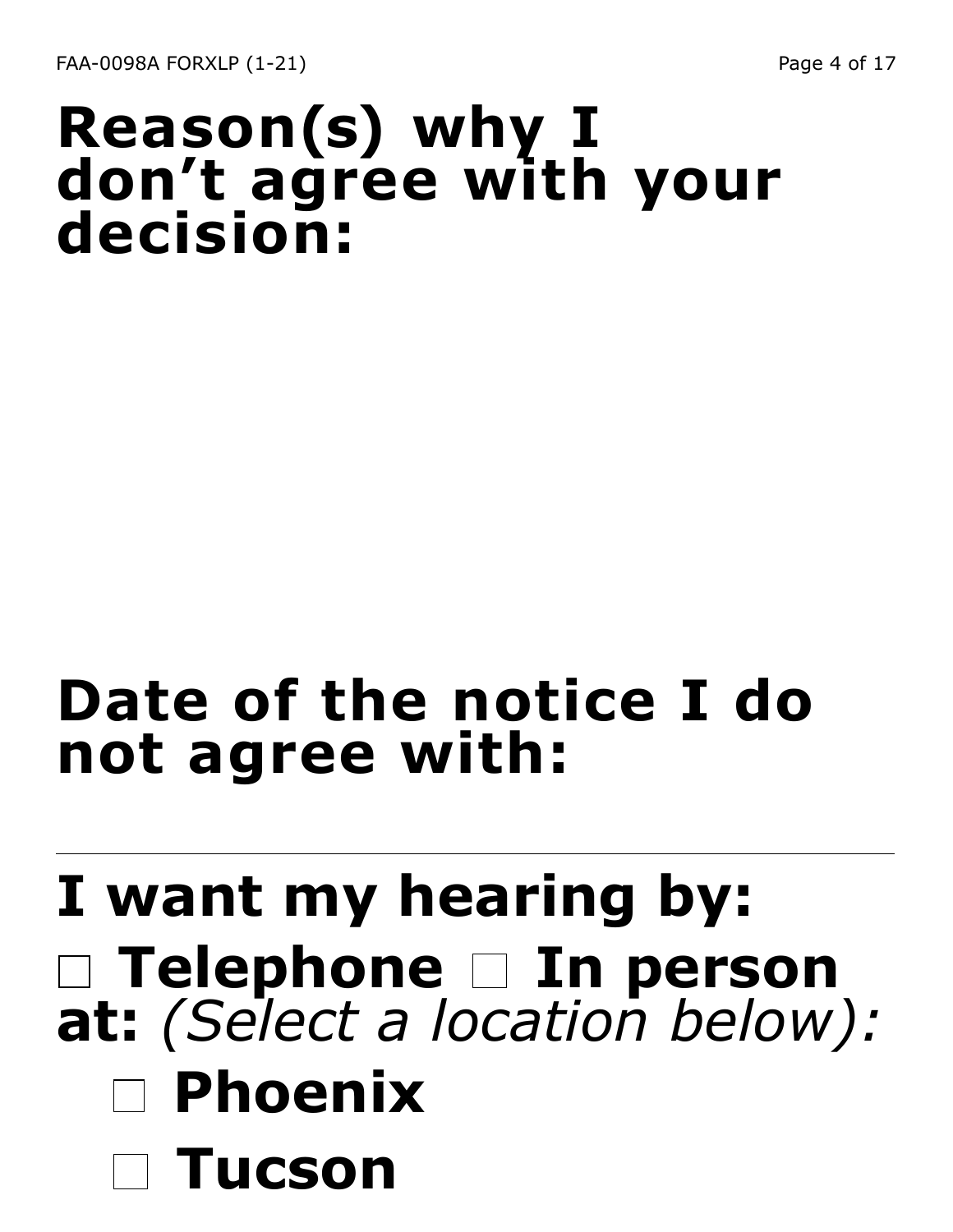### **NOTE: When an option is not selected, the hearing will be held by telephone. I need an interpreter: Yes No** *(If Yes, what language?)*

### **I need an accommodation for a disability:**  $\Box$  Yes *(If Yes, explain)*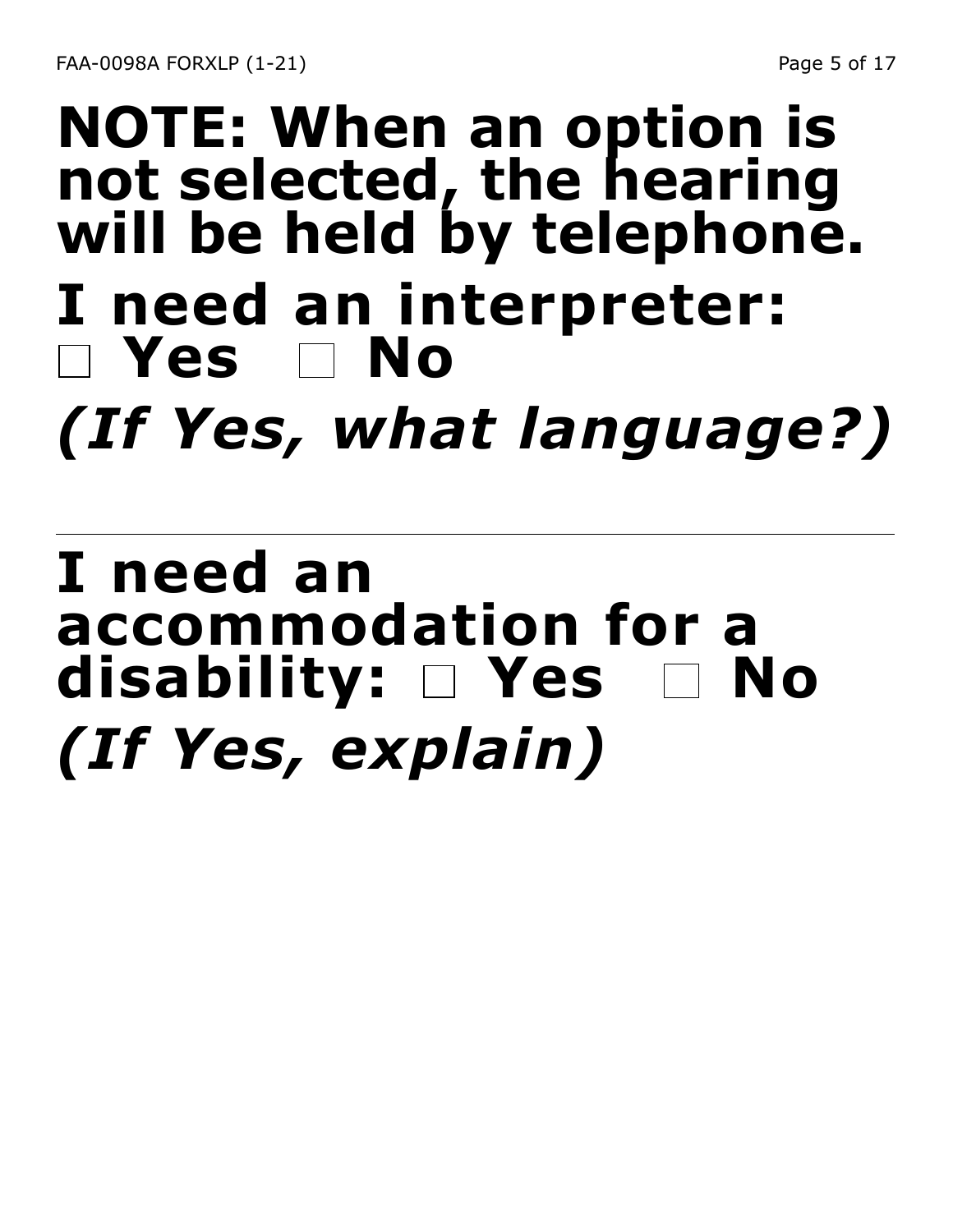#### **CONTINUED BENEFITS IMPORTANT: You may keep getting benefits if you file an appeal within 10 days of the date of the notice you are disagreeing with or the effective date of the decision on the notice, whichever is later. Check one of the following boxes below if the reason of your appeal is because your benefits are being decreased or stopped.**

**I DO want to keep getting benefits during my appeal.**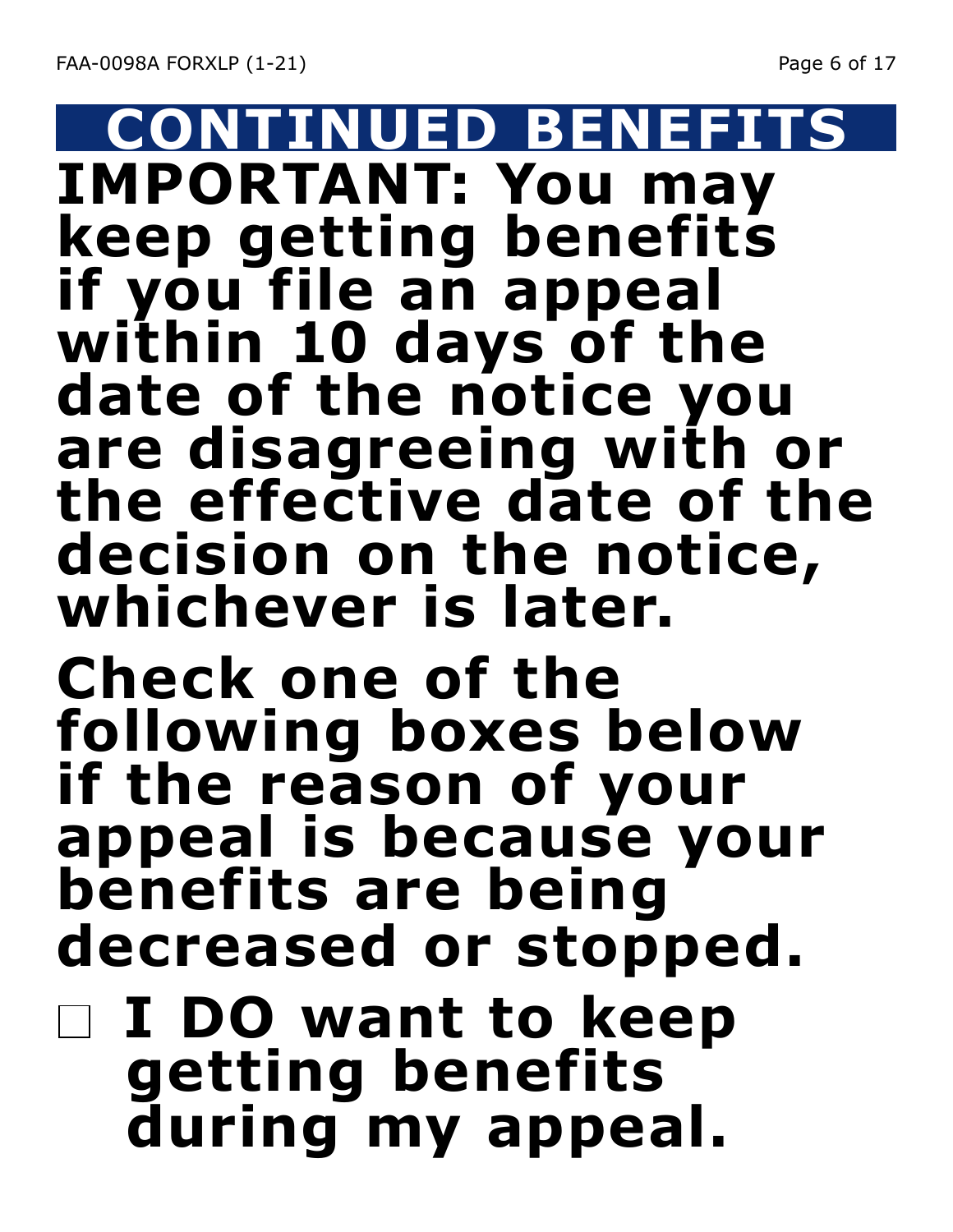### **I DO NOT want to keep getting benefits during my appeal. CAUTION: If you ask to continue your benefits, you may have to pay back any Cash or Nutrition Assistance you received**

**while waiting for a hearing.**

#### **You cannot keep getting benefits while you wait for a hearing if:**

**• Your application was denied**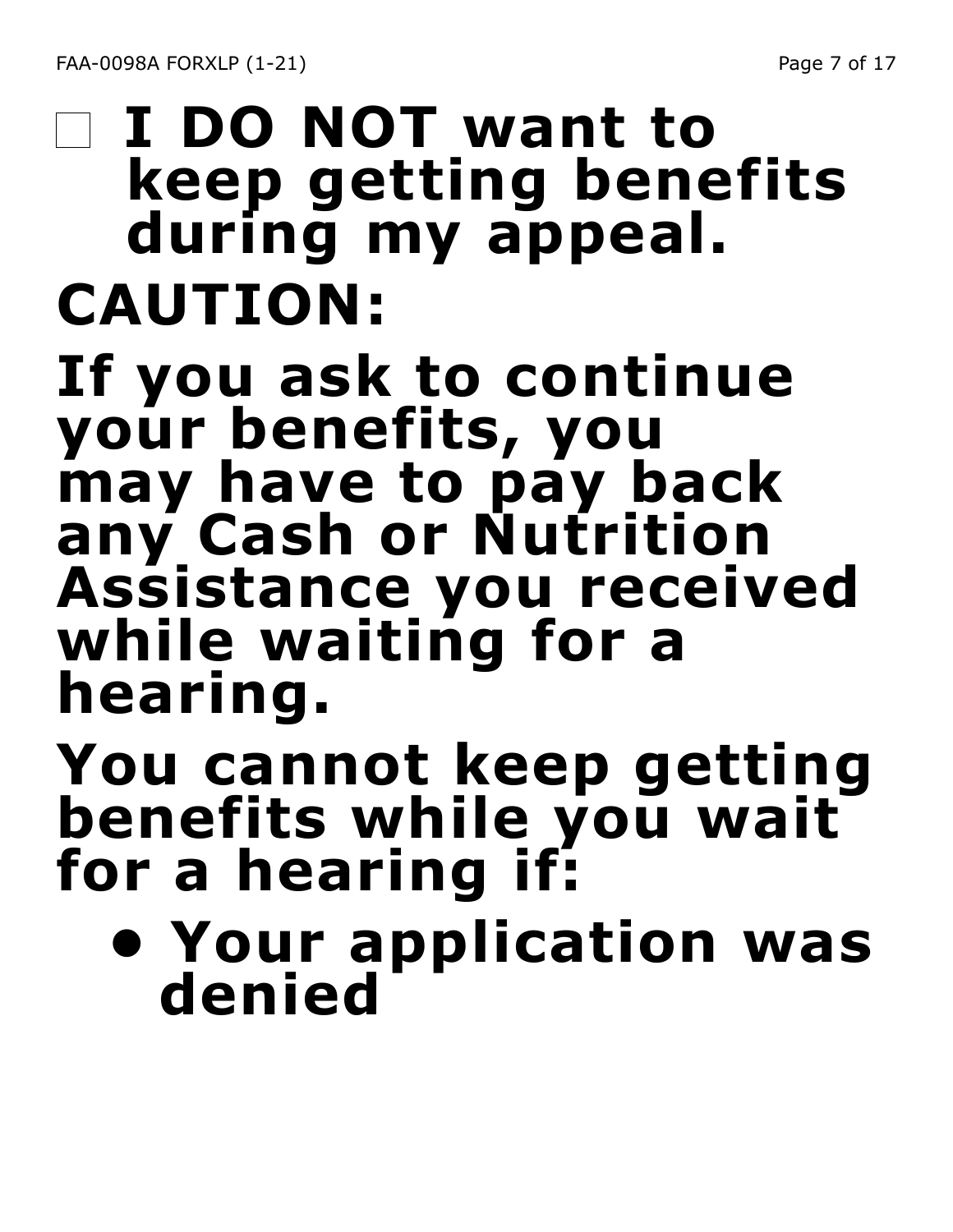**• Your benefits were stopped because the approval period ended**

## **•The law changed**

**•You received the maximum benefits under the program**

- **Name** *(Print or Type)***:**
- **Signature: Date:**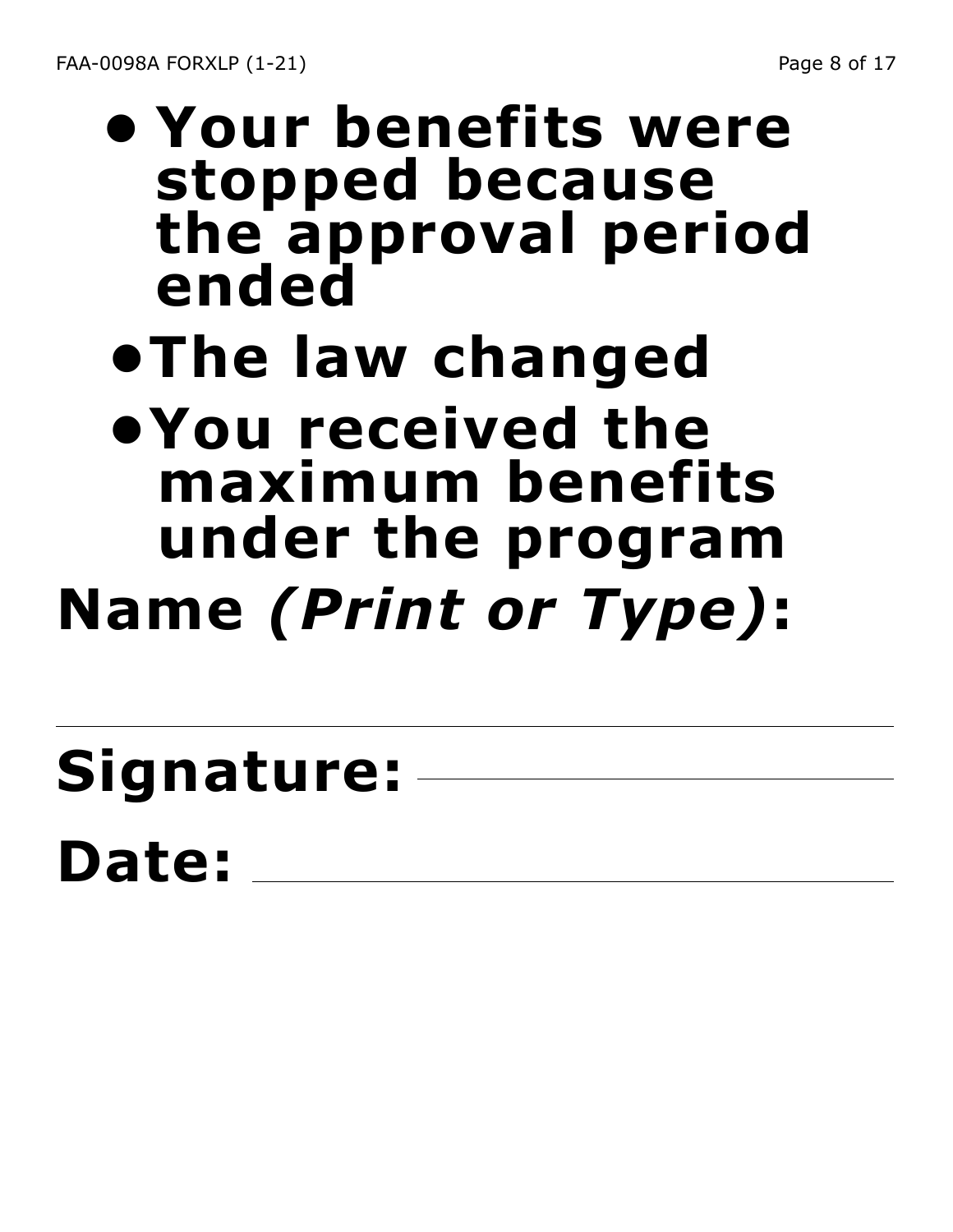### **YOUR APPEAL RIGHTS DES must send you a letter when a decision is made on your case. An appeal is a request for a hearing. A hearing is your chance to explain your case to a judge who will decide if DES made the right decision.**

# **You have the right to:**

- **• Appeal any decision we made that you do not agree with.**
- **• Appeal a decision we do not make on time.**
- **• Ask for a pre-hearing meeting with DES to discuss your case.**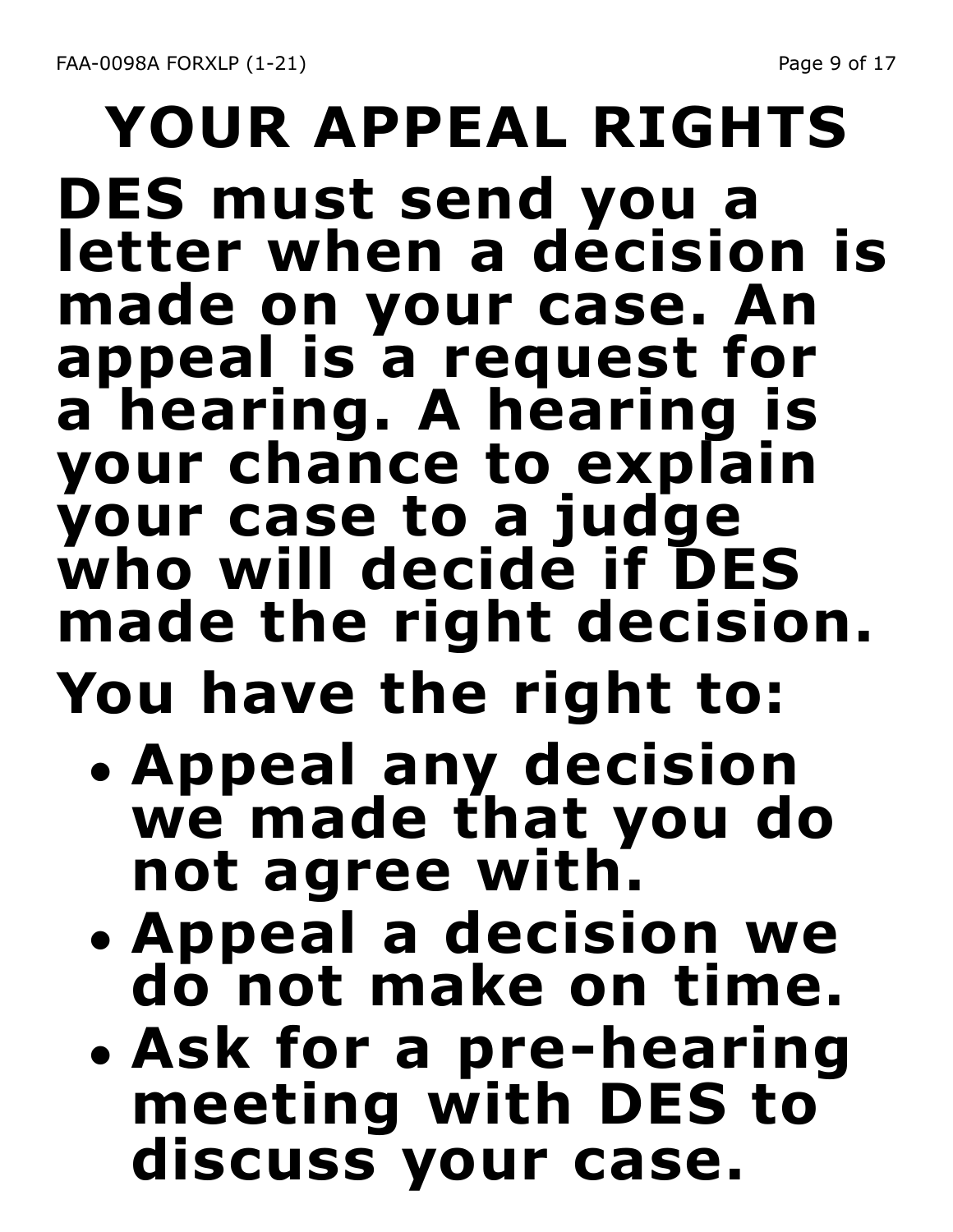- **• Ask to review your DES case file by contacting an FAA office.**
- **• Get a copy of the law, rule or policy that we used in your decision.**
- **• Present testimony and evidence at the hearing to support your case.**
- **• Bring a representative or lawyer to the hearing.**

**What happens when you file an appeal?**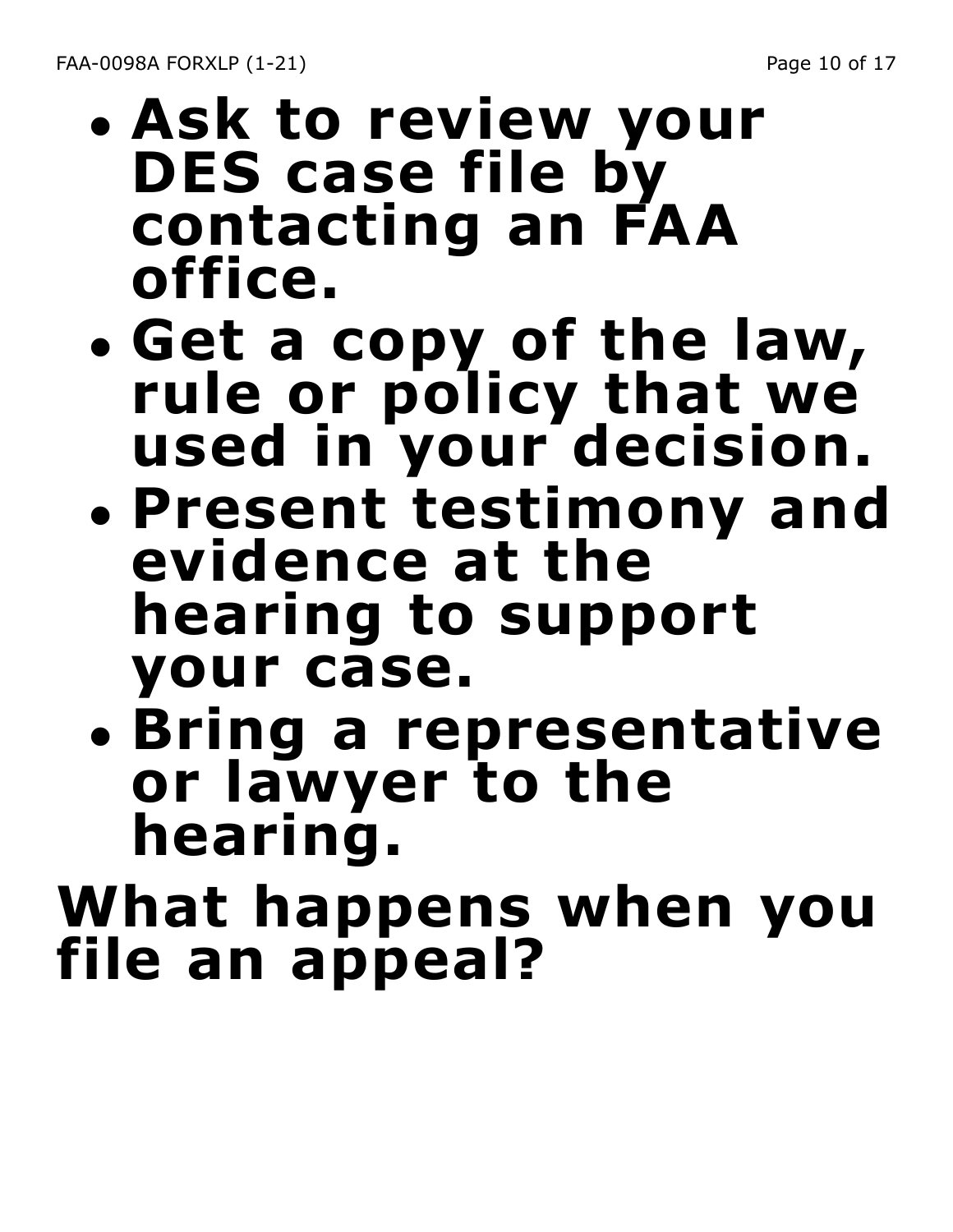FAA-0098A FORXLP (1-21) 2008 2010 2021 2031 2040 2041 2051 206 21 22 23 24 25 26 27 27 28 29 20 20 20 20 20 20

#### **• We will send you a notice asking you to contact us for a prehearing meeting with DES. This meeting is to see if we may be able to fix the problem. This meeting is optional for you. • If the problem cannot be fixed, the DES Office of appeals will send you a notice telling you the date and time of your hearing. What programs can you**

**appeal?**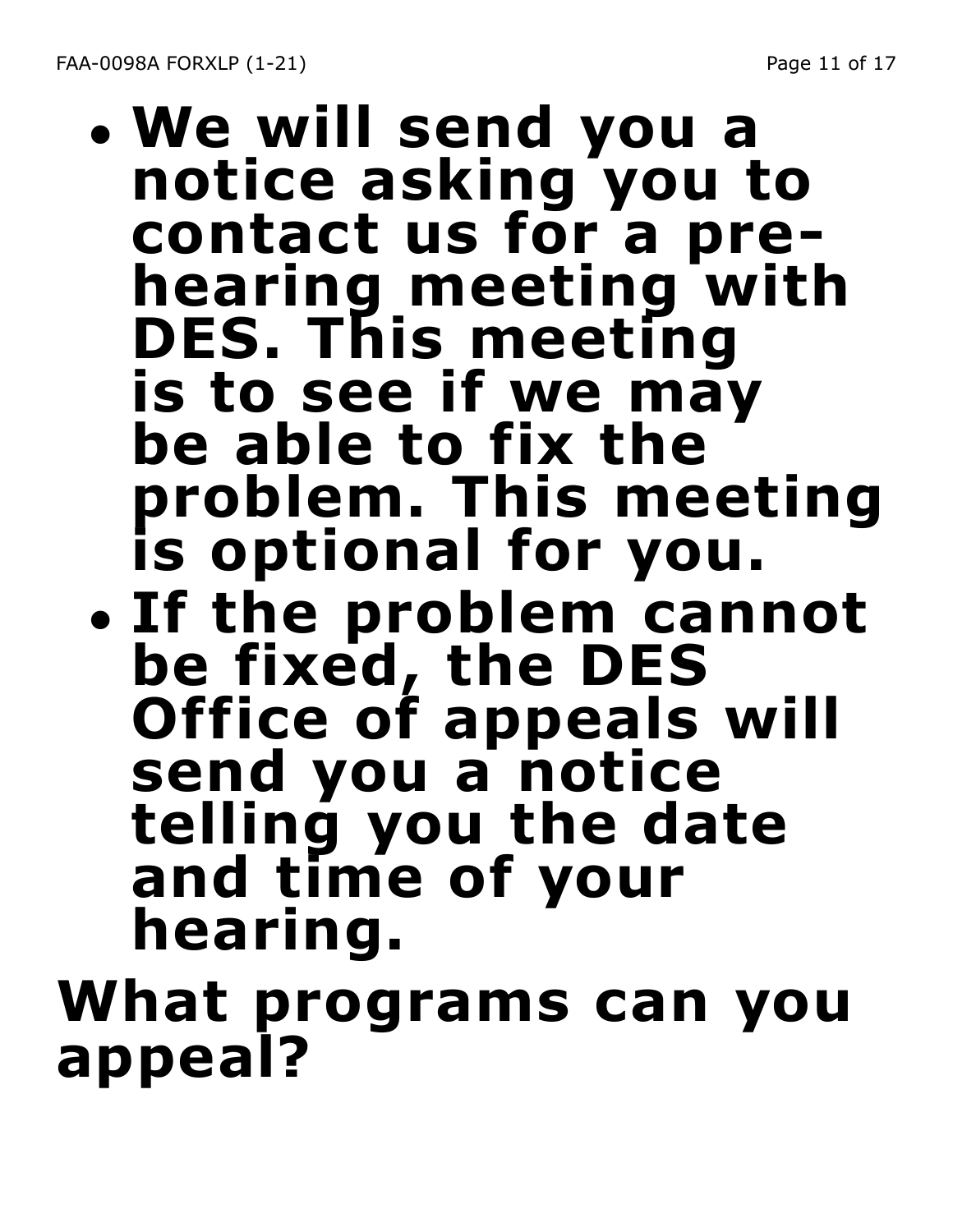### **Cash Assistance, Nutrition Assistance, Medical Assistance, and Tuberculosis Control. How do you file an appeal?**

- **• Go online to your account at healthearizonaplus. gov**
- **• Fill out this form and turn in the completed form by:** 
	- **Faxing:**

**The Appeals processing Unit (APU) at 602-257-7058 or**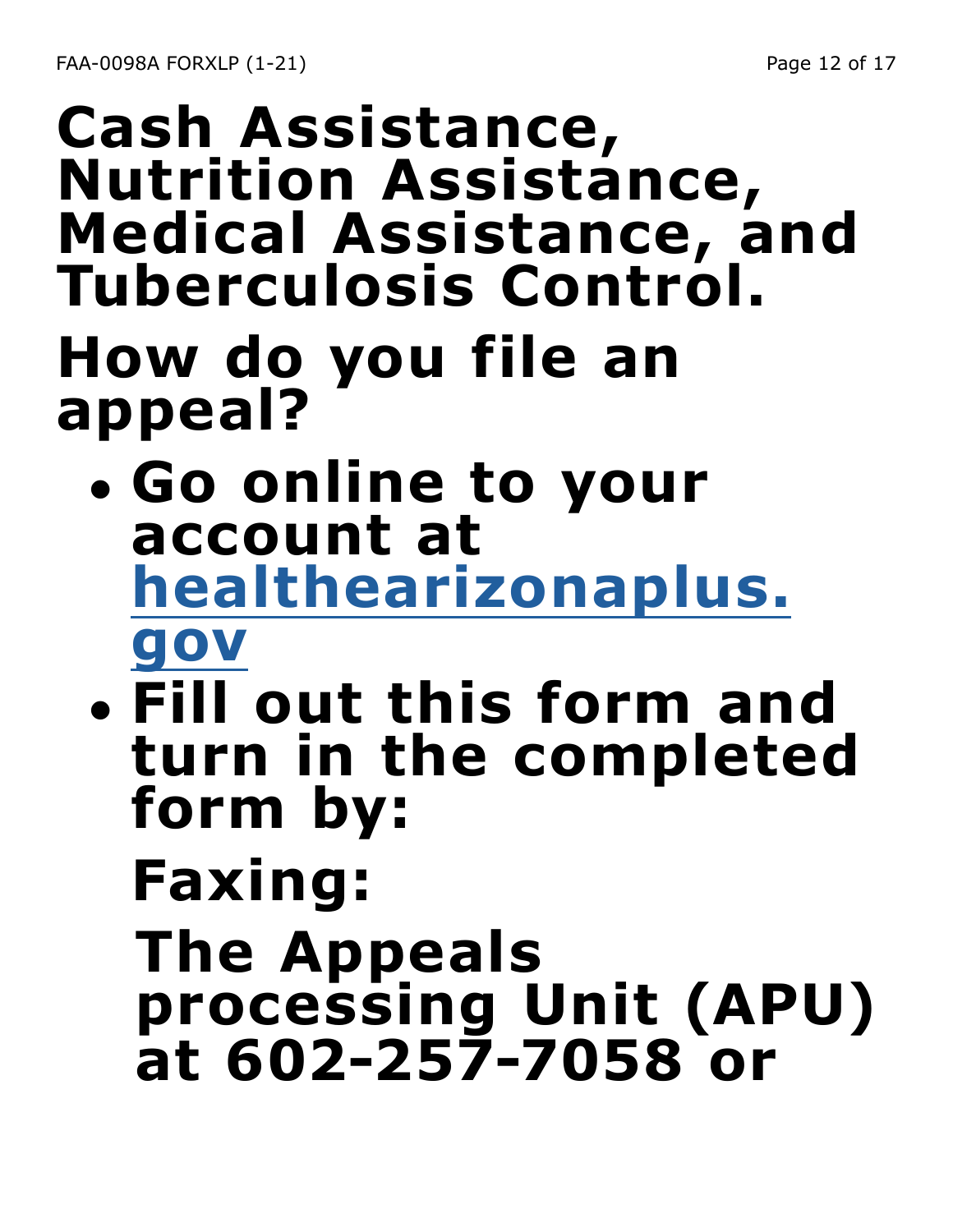### **The Office of Appeals Phoenix: 602-257- 7056 or Tucson: 602- 257-7055 You can mail the form to: Department of Economic Security – Appeals PO Box 19009 Phoenix, AZ 85005- 9009 • Provide a written**

**statement. This statement should include your name, case number or social security number,**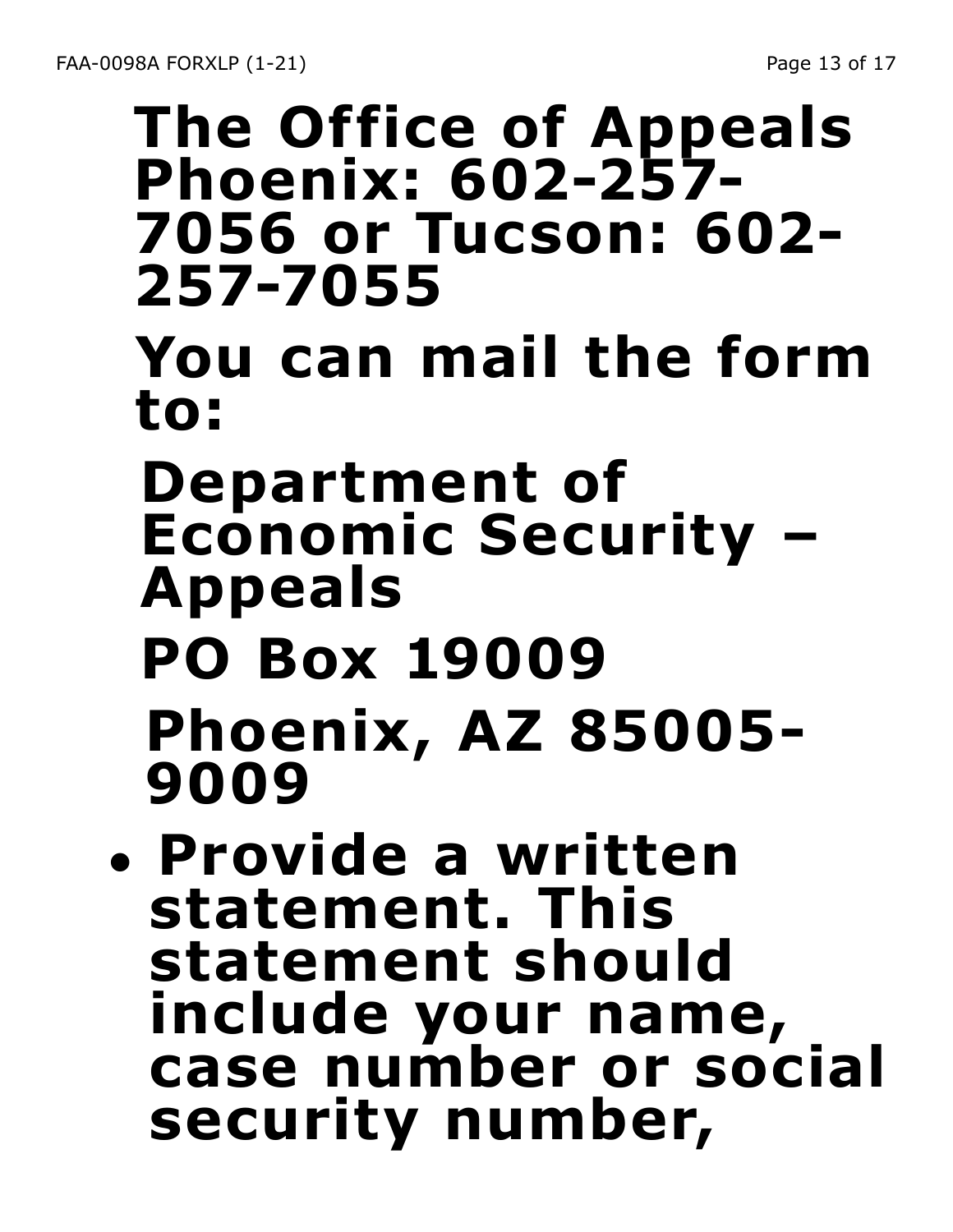#### **address, and phone number, the date of the letter you are appealing, and the reason you do not agree with the decision.**

**• To file a Verbal Appeal Request please call: The Appeals Processing Unit (APU): 602-774-9279 or The Office of Appeals: 602-771-9019 or Toll Free**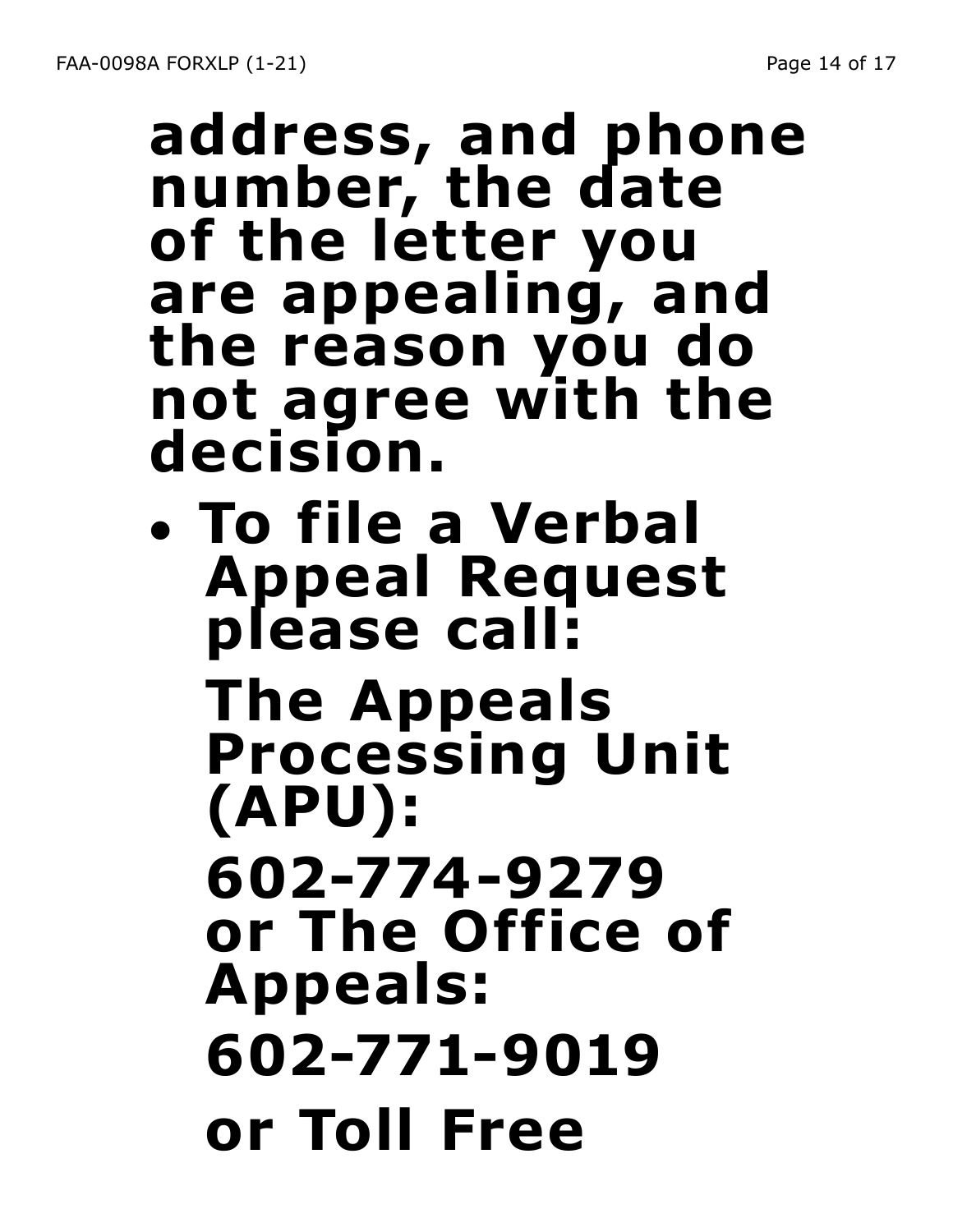# **877-528-3330 What is the deadline to ask for an appeal? You must ask for an appeal within:**

- **• 30 days from the date on the decision notice for: Cash Assistance and Tuberculosis Control.**
- **• 35 days from the date of the decision notice for Medical Assistance.**
- **• 90 days from the date on the decision notice for: Nutrition Assistance.**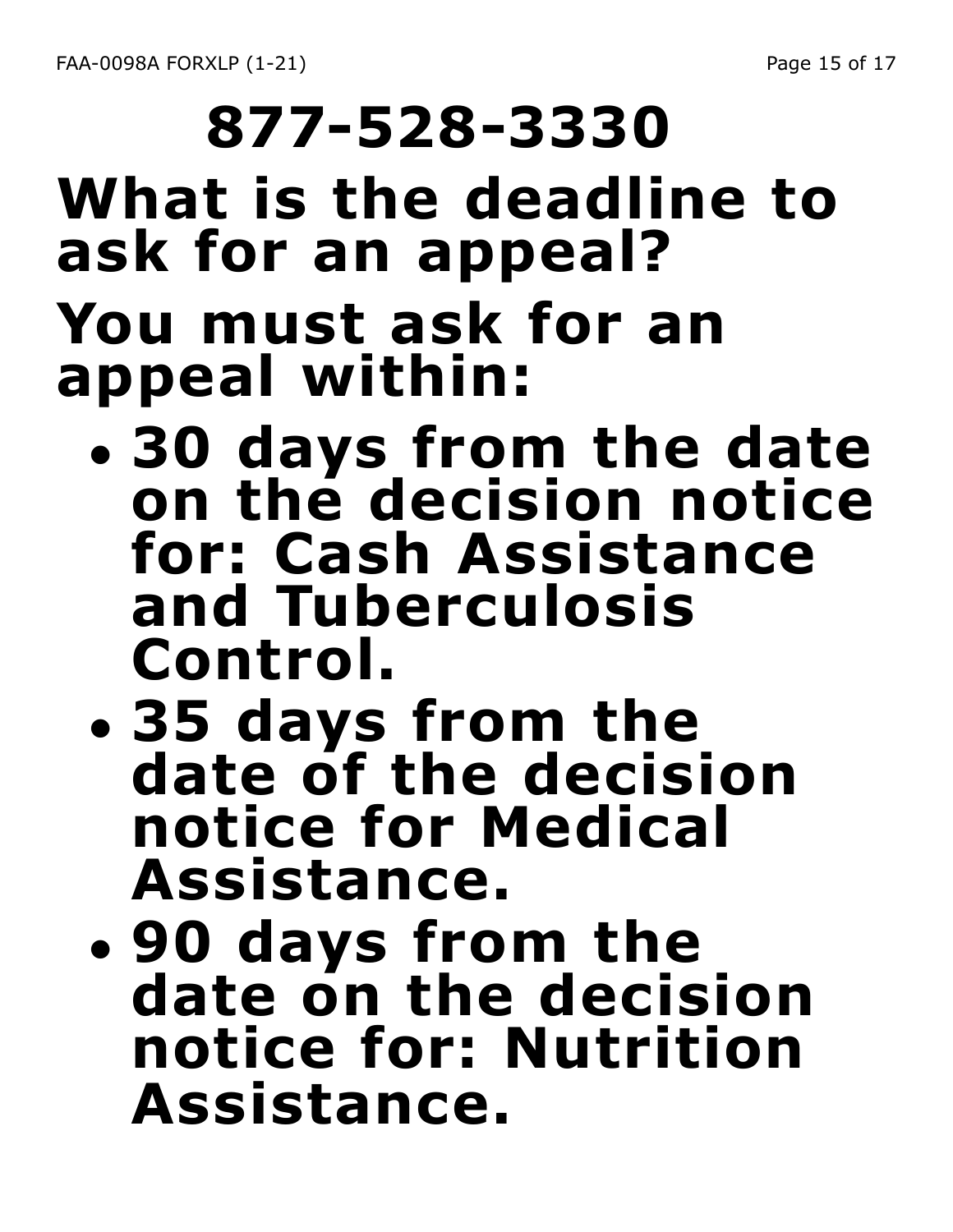FAA-0098A FORXLP (1-21) 2008 2010 2021 2022 2030 2041 2050 20617

#### **The USDA is an equal opportunity provider and employer • DES/ TANF Agencies are Equal Opportunity Employers/Programs • Under Titles VI and VII of the Civil Rights Act of 1964 (Title VI & VII), and the Americans with Disabilities Act of 1990 (ADA), Section 504 of the Rehabilitation Act of 1973, the Age Discrimination Act of 1975, and Title II of the Genetic Information Nondiscrimination Act (GINA) of 2008; the Department prohibits**